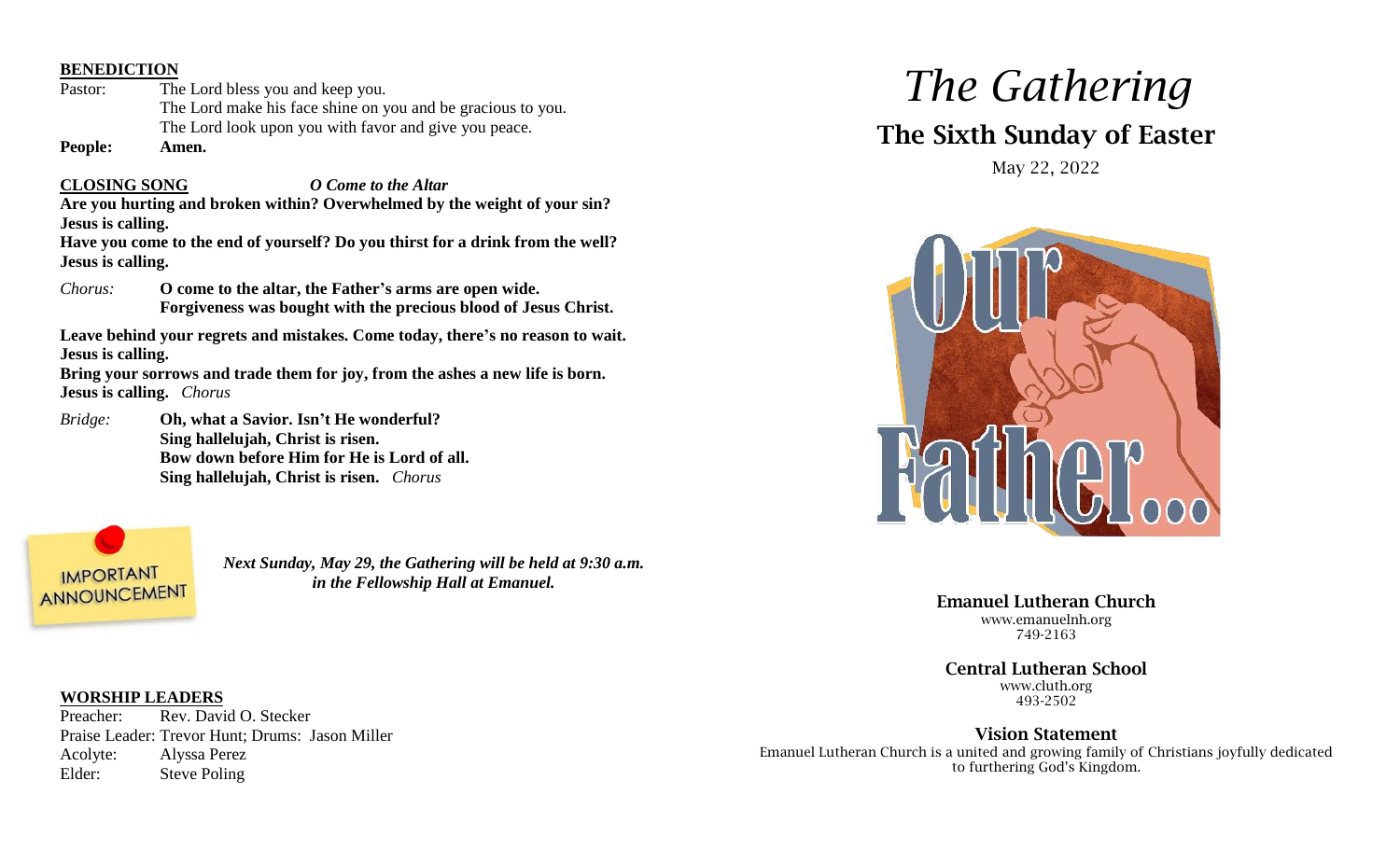## † The Sixth Sunday of Easter †

The Gathering  $\sim$  May 22, 2022

**FELLOWSHIP DIRECTORY** *(We ask guests to please include your address, zip code and phone number so that we may acknowledge your visit.)*

AS WE GATHER  $\sim$  The disciples thought they knew what Jesus was saying, but it was before Easter, and they could not understand. They would, "in that day," that is, after Jesus' victory and the Spirit's gift of faith. Now we with them know that He has overcome the world, all opposition, and even death itself. John's vision in Revelation depicts a perfect Jerusalem, clear and beautiful, with the Lamb as its lamp. Anticipating such nearness of God, in this our day we can pray, asking for whatever we need, confident of our Father's hearing. In the Reading from Acts, Paul has to tell everyone about his Easter joy, and the Lord opens Lydia's heart. She is baptized and opens her home for Paul and Luke to use to tell others. With the clarity of our Spirit-given Easter joy, we know, pray, and tell!

#### **PRE-SERVICE PRAISE** *Glorious Day*

**I was buried beneath my shame. Who could carry that kind of weight? It was my tomb 'till I met You. I was breathing, but not alive. All my failures I tried to hide. It was my tomb 'till I met You.**

*Chorus:* **You called my name then I ran out of that grave. Out of the darkness into Your glorious day.**

**Now Your mercy has saved my soul, now Your freedom is all that I know. The old made new, Jesus, when I met You.** *Chorus*

*Bridge:* **I needed rescue, my sin was heavy, But chains break at the weight of Your glory. I needed shelter, I was an orphan, But You called me a citizen of Heaven. When I was broken You were my healing, Now Your love is the air that I'm breathing. I have a future, my eyes are open.** *Chorus*

### **WELCOME/SHARING OF THE PEACE**

#### **OPENING SONG** *Reckless Love*

**Before I spoke a word, You were singing over me. You have been so, so good to me.**

**Before I took a breath You breathed Your life into me.** 

**You have been so, so kind to me.**

*Chorus:* **Oh, the overwhelming, never-ending, reckless love of God. Oh, it chases me down, fights till I'm found, leaves the ninety-nine. Oh I couldn't earn it, I don't deserve it, still You give Yourself away. Oh, the overwhelming, never-ending, reckless love of God.**

**When I was Your foe, still Your love fought for me. You have been so, so good to me. When I felt no worth, You paid it all for me. You have been so, so kind to me.** *Chorus*

*Bridge:* **There's no shadow You won't light up, Mountain You won't climb up, coming after me. There's no wall You won't kick down, Lie You won't tear down, coming after me.** *Chorus*

### **INVOCATION**

| <b>People:</b> | Amen.                                                                |
|----------------|----------------------------------------------------------------------|
| Pastor:        | In the name of the Father and of the $+$ Son and of the Holy Spirit. |

**CONFESSION and ABSOLUTION** (Psalm 118:24; John 16:23, 33) Pastor: Alleluia! Christ is risen! **People: He is risen indeed! Alleluia!** Pastor: This is the day that the Lord has made. **People: Let us rejoice and be glad in it.** Pastor: On another day, the one before He gave His life for us, our Lord said, "In that day you will ask nothing of Me. Truly, truly, I say to you, whatever you ask of the Father in My name, He will give it to you." Today, this side of Easter, we are gathered to hear God's Word, and call upon Him in prayer and praise. But we cannot free ourselves from our sinning and our sinful condition. Let us therefore ask our heavenly Father for forgiveness for Jesus' sake.

*Silence for reflection on the Word of God and our sinful condition.*

**2**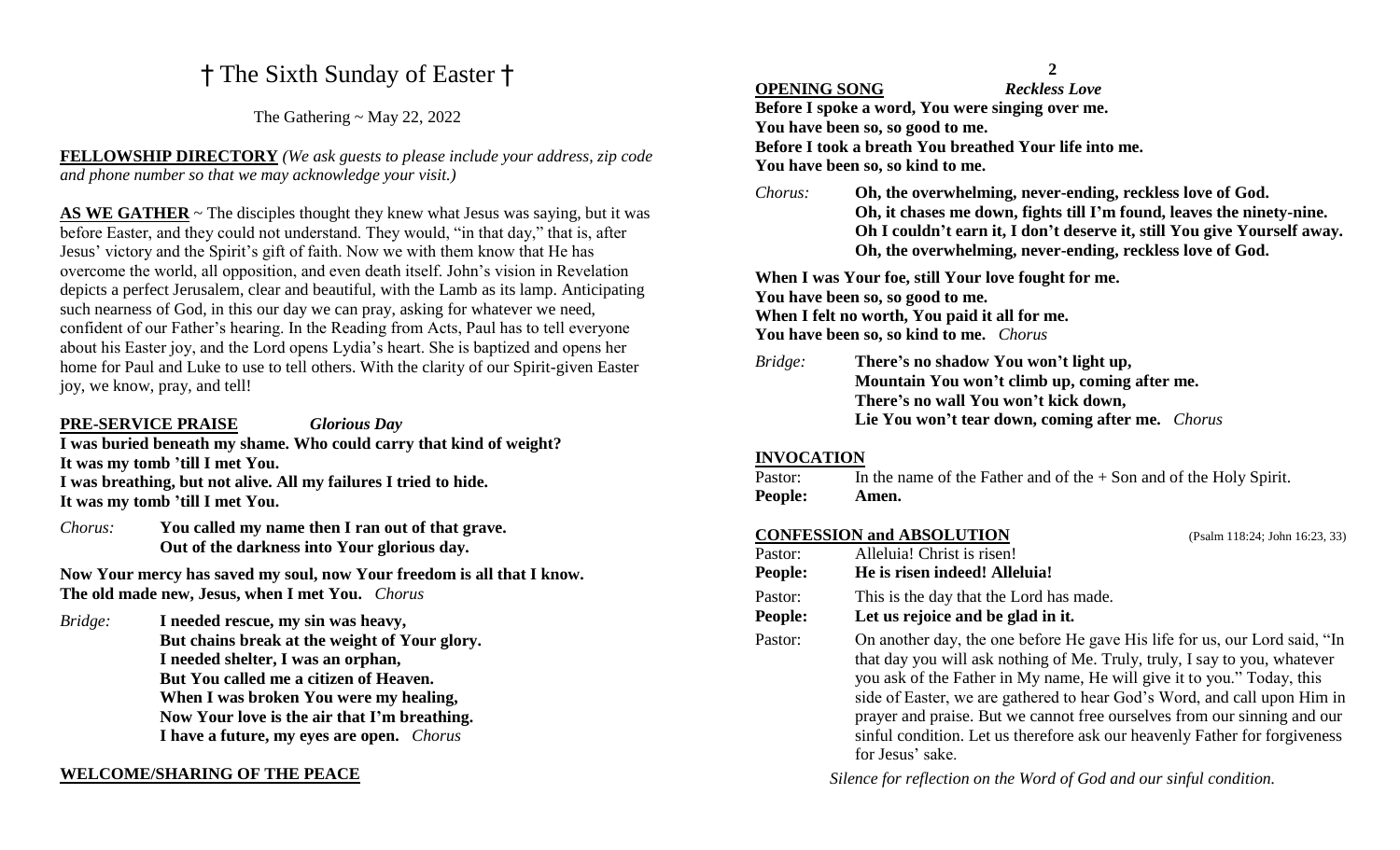| Pastor: | Almighty God,                                                                                                                                                                                                                                                                                                                                          |
|---------|--------------------------------------------------------------------------------------------------------------------------------------------------------------------------------------------------------------------------------------------------------------------------------------------------------------------------------------------------------|
| People: | have mercy upon us, forgive us our sins, and lead us to everlasting<br>life. Amen.                                                                                                                                                                                                                                                                     |
| Pastor: | Although Jesus foretold about the disciples' scattering that very night, yet<br>He said, "I have said these things to you, that in Me you may have<br>peace." As a called and ordained servant of Christ, I therefore forgive you<br>all your sins in the name of the Father and of the $\mathcal F$ Son and of the Holy<br>Spirit. Peace be with you. |

**People: Amen! And may peace also be with you.** Pastor: Amen.

#### **PSALM 67**

| 1 DI YEKE VI   |                                                                                                                      |
|----------------|----------------------------------------------------------------------------------------------------------------------|
| Pastor:        | May God be gracious to us and bless us and make his face to shine upon                                               |
| People:        | us.<br>that your way may be known on earth, your saving power among all                                              |
|                | nations.                                                                                                             |
| Pastor:        | Let the peoples praise you, O God; let all the peoples praise you!                                                   |
| <b>People:</b> | Let the nations be glad and sing for joy, for you judge the peoples<br>with equity and guide the nations upon earth. |
| Pastor:        | Let the peoples praise you, O God; let all the peoples praise you!                                                   |
| <b>People:</b> | The earth has yielded its increase; God, our God, shall bless us.                                                    |
| Pastor:        | God shall bless us; let all the ends of the earth fear him!                                                          |
| All:           | Glory be to the Father and to the Son and to the Holy Spirit;                                                        |
|                | as it was in the beginning, is now, and will be forever. Amen.                                                       |

### **SONG OF PRAISE** *Goodness of God*

**I love You, Lord, for Your mercy never fails me. All my days, I've been held in Your hands. From the moment that I wake up until I lay my head, Oh, I will sing of the goodness of God.**

*Chorus:* **And all my life You have been faithful, And all my life You have been so, so good. With every breath that I am able, I will sing of the goodness of God.**

**I love Your voice, You have led me through the fire. In the darkest night, You are close like no other.**

**I've known You as a Father, I've known You as a friend, And I have lived in the goodness of God.** *Chorus*

*Bridge:* **'Cause Your goodness is running after, it's running after me. Your goodness is running after, it's running after me. With my life laid down, I'm surrendered now, I give You everything. 'Cause Your goodness is running after, it's running after me.** *Chorus*

### **SALUTATION**

| Pastor: | The Lord be with you. |
|---------|-----------------------|
| People: | And also with you.    |

### **COLLECT OF THE DAY**

| Pastor:        | Let us pray.                                                              |
|----------------|---------------------------------------------------------------------------|
|                | O God, the giver of all that is good, by Your holy inspiration grant that |
|                | we may think those things that are right and by Your merciful guiding     |
|                | accomplish them; through Jesus Christ, Your Son, our Lord, who lives      |
|                | and reigns with You and the Holy Spirit, one God, now and forever.        |
| <b>People:</b> | Amen.                                                                     |

### **FIRST READING Acts 16:9-15** *(ESV)*

<sup>9</sup>A vision appeared to Paul in the night: a man of Macedonia was standing there, urging him and saying, "Come over to Macedonia and help us." <sup>10</sup>And when Paul had seen the vision, immediately we sought to go on into Macedonia, concluding that God had called us to preach the gospel to them.

<sup>11</sup>So, setting sail from Troas, we made a direct voyage to Samothrace, and the following day to Neapolis, <sup>12</sup>and from there to Philippi, which is a leading city of the district of Macedonia and a Roman colony. We remained in this city some days. <sup>13</sup>And on the Sabbath day we went outside the gate to the riverside, where we supposed there was a place of prayer, and we sat down and spoke to the women who had come together. <sup>14</sup>One who heard us was a woman named Lydia, from the city of Thyatira, a seller of purple goods, who was a worshiper of God. The Lord opened her heart to pay attention to what was said by Paul. <sup>15</sup>And after she was baptized, and her household as well, she urged us, saying, "If you have judged me to be faithful to the Lord, come to my house and stay." And she prevailed upon us.

### **EPISTLE READING Revelation 21:9-14, 21-27** *(ESV)*

 $\overline{9}$ Then came one of the seven angels who had the seven bowls full of the seven last plagues and spoke to me, saying, "Come, I will show you the Bride, the wife of the